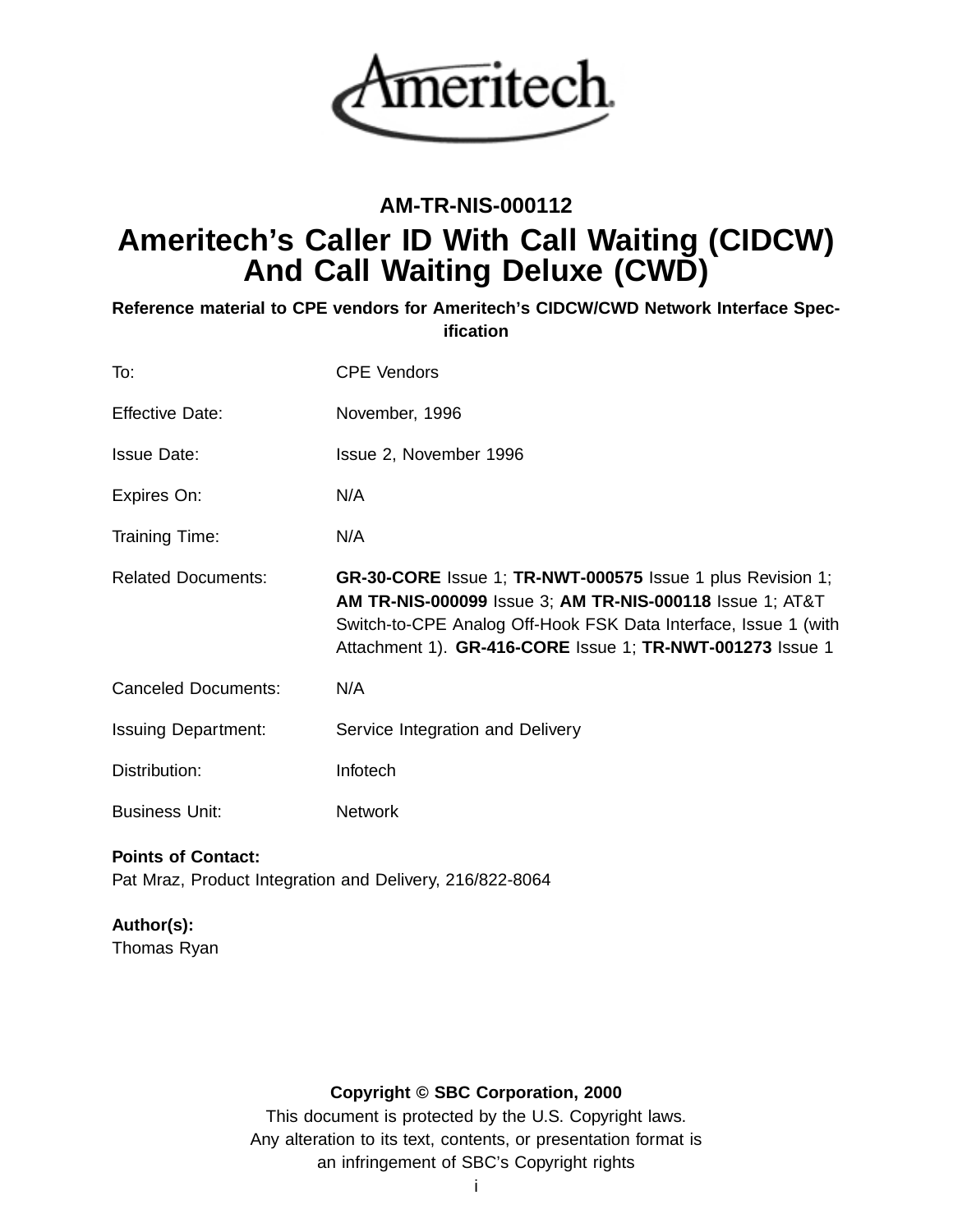| <b>SBC Practice</b> |      |                                   | <b>AM-TR-NIS-000112</b><br><b>Issue 2, November 1996</b> |  |
|---------------------|------|-----------------------------------|----------------------------------------------------------|--|
|                     |      | <b>Table of Contents</b>          |                                                          |  |
| <b>GENERAL</b>      |      |                                   | 3                                                        |  |
| $1_{-}$             |      | <b>SERVICE DESCRIPTION</b>        | 3                                                        |  |
|                     | 1.1. | Purpose                           | 3                                                        |  |
|                     | 1.2. | Capabilities                      | 4                                                        |  |
| 2.                  |      | <b>NETWORK INTERFACE</b>          |                                                          |  |
|                     | 2.1. | <b>Physical Network Interface</b> | 6                                                        |  |
|                     | 2.2. | Datalink Layer                    | 7                                                        |  |
|                     | ົດ ລ | Moogage Lough                     | $\overline{\phantom{a}}$                                 |  |

# 2.3. Message Layer 7 3. REFERENCES 7

**Copyright © SBC Service, Inc. 2000**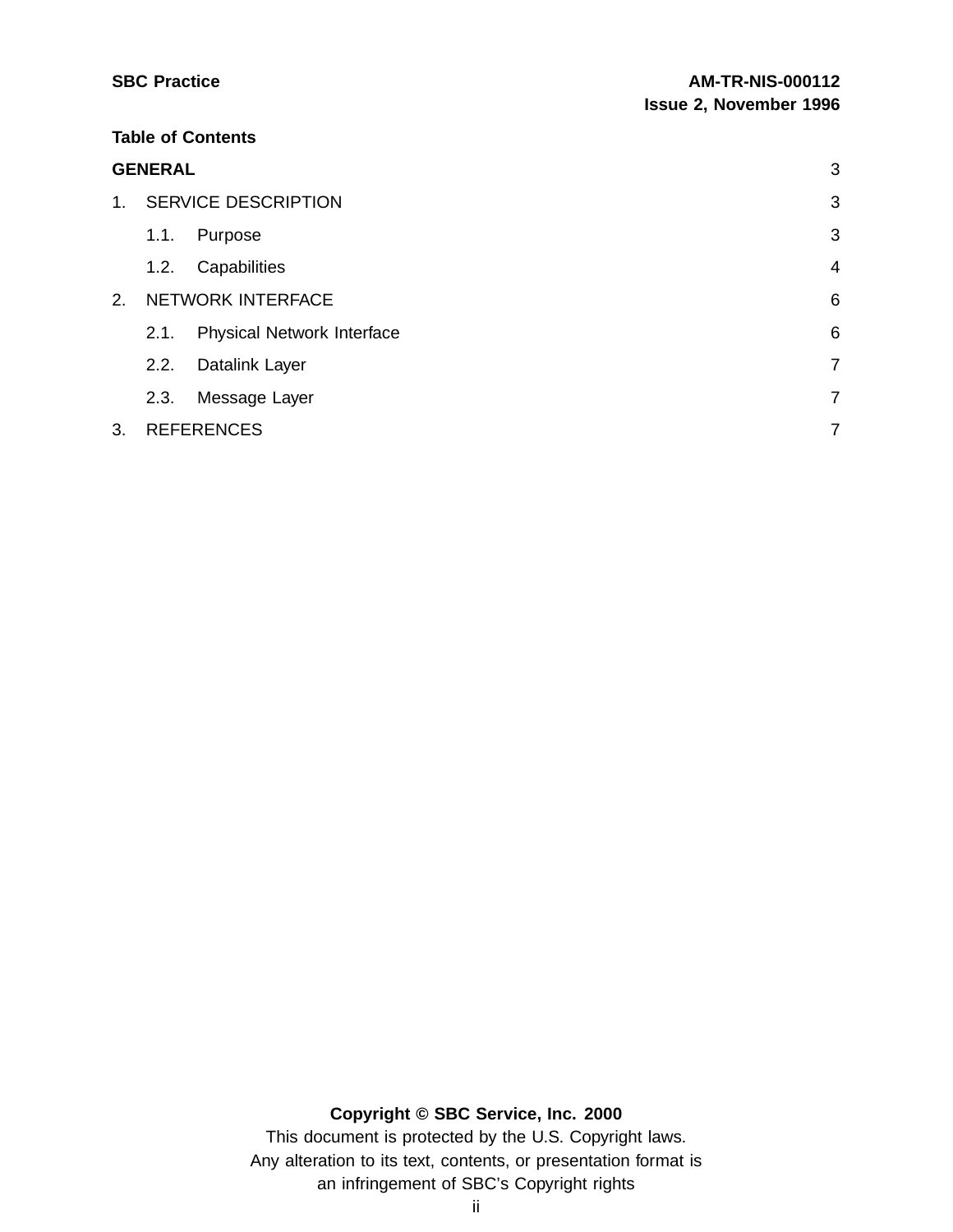#### **TECHNICAL REFERENCE NOTICE**

This Technical Reference is published by Ameritech to provide a Network Interface Specification of the Caller ID with Call Waiting (CIDCW) and Call Waiting Deluxe (CWD) services It provides interface specifications as a guide for CPE vendors.

Ameritech reserves the right to revise this document for any reason, including but not limited to conformity with standards promulgated by various agencies, utilization of advances in the state of the technical areas, or the reflection of changes in the design of any equipment, techniques or procedures described or referred to herein.

**AMERITECH MAKES NO REPRESENTATION OR WARRANTY, EXPRESS OR IMPLIED, WITH RESPECT TO THE SUFFICIENCY, ACCURACY, OR UTILITY OF ANY INFORMATION OR OPINION CONTAINED HEREIN. AMERITECH EXPRESSLY ADVISES THAT ANY USE OF OR RELIANCE UPON THIS TECHNICAL REFERENCE IS AT THE RISK OF THE USER AND THAT AMERITECH SHALL NOT BE LIABLE FOR ANY DAMAGE OR INJURY IN-CURRED BY ANY PERSON ARISING OUT OF THE SUFFICIENCY, ACCURACY, OR UTILITY OF ANY INFORMATION OR OPINION CONTAINED HEREIN.**

This document is not to be construed as a suggestion to any manufacturer to modify or change any of its products, nor does this document represent any commitment by Ameritech or any Ameritech operating company (AOC) to purchase any product, whether or not it provides the described characteristics.

Ameritech does not recommend products, and nothing contained herein is intended as a recommendation of any product to anyone.

Nothing contained herein shall be construed as conferring by implication, estoppel, or otherwise any license or right under any patent, whether or not the use of any information herein necessarily employs an invention of any existing or later issued patent.

Ameritech reserves the right not to offer any or all of these services and to withdraw any or all of them at any future time.

With respect to services offered pursuant to tariff, however, the terms and conditions of the service offering are determined by the tariff itself and applicable laws and regulations.

Document may be ordered from Ameritech by contacting the Document Order Center at (847) 248-4324.

#### **Copyright © SBC Service, Inc. 2000**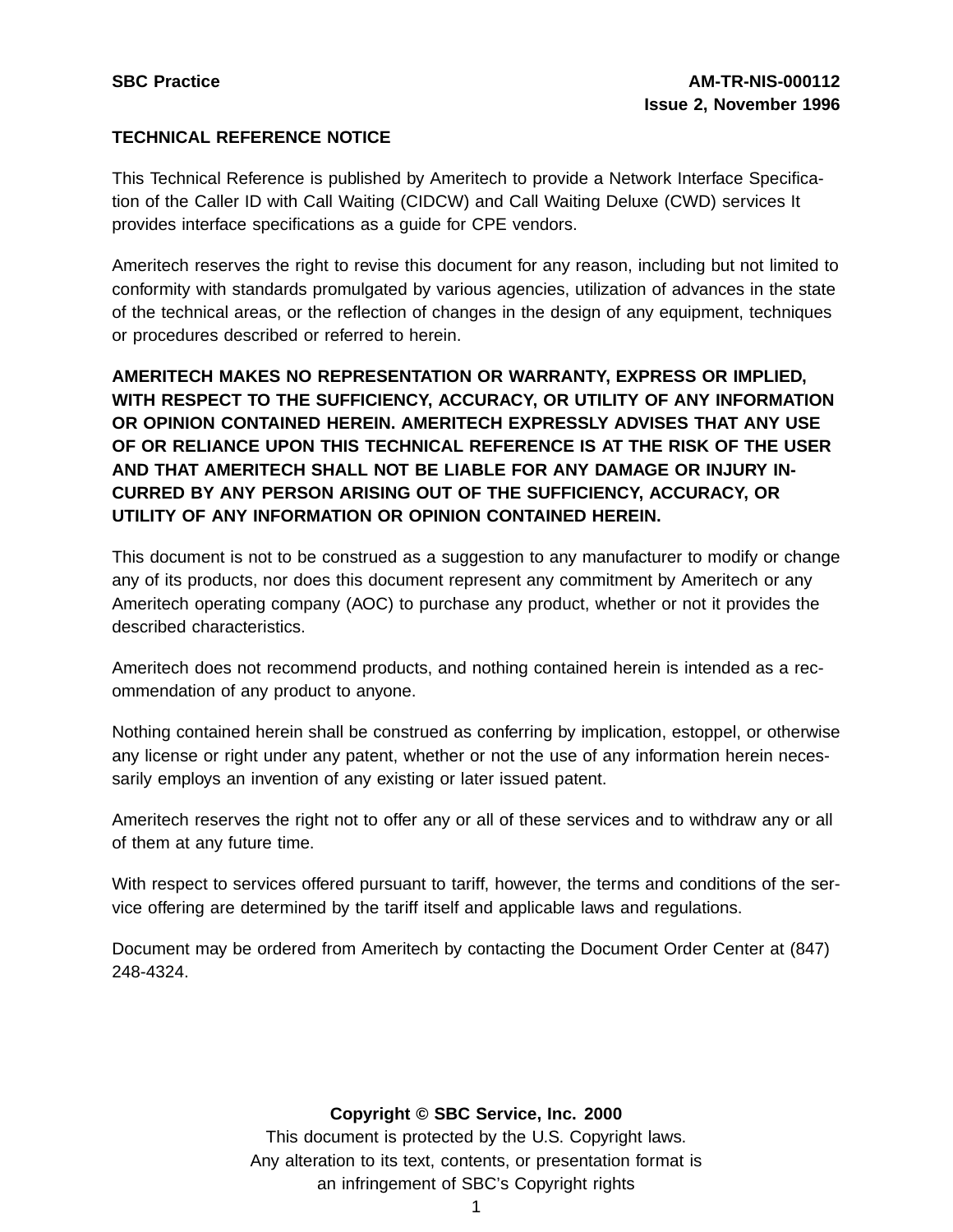# **Copyright © SBC Service, Inc. 2000**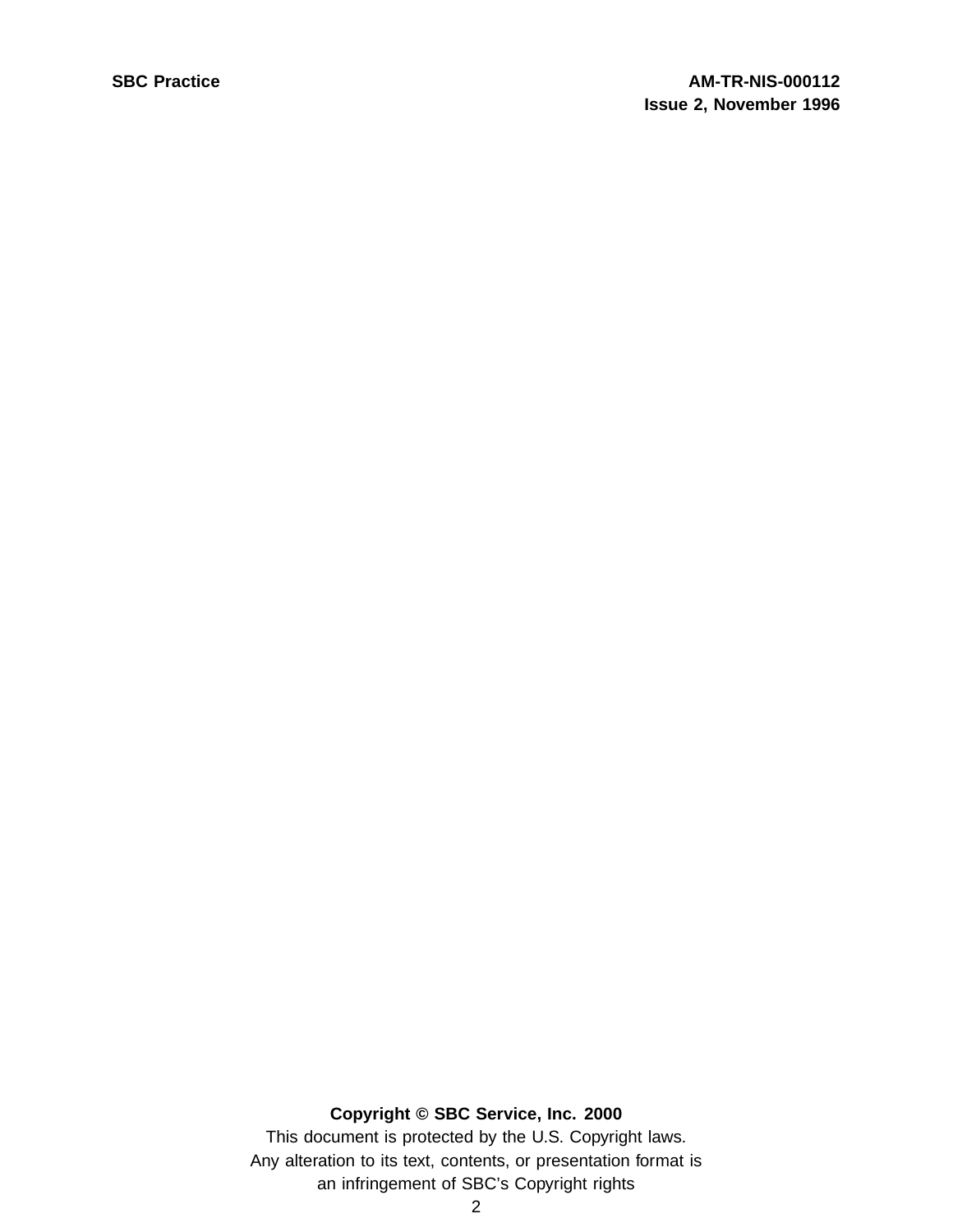#### **GENERAL**

This document describes the technical network interface specification for Ameritech's Caller ID with Call Waiting (CIDCW) and Call Waiting Deluxe (CWD) services.

The CIDCW service allows Ameritech customers who subscribe to Ameritech's Caller ID and to Ameritech's Call Waiting services to be able to receive the Caller ID of the waited call. This new Ameritech service offering requires new CIDCW compatible Customer Premises Equipment (CPE). Ameritech customers who subscribe to Ameritech's Caller ID with Name, may also receive the number and name associated with the waited call.

The Call Waiting Deluxe service is an advanced form of Call Waiting. In conjunction with CIDCW, CWD allows Ameritech customers to specify the termination treatment of the waiting call.

It is anticipated that CWD will be available to Ameritech customers with screen-based telephones such as an Analog Display Services Interface (ADSI) compatible Customer Premises Equipment.

#### **Reasons For Reissue**

This document is being reissued to include information on the Call Waiting Deluxe feature. CWD uses the same network interface as Caller ID with Call Waiting. DTMF digits are used to invoke the CWD options described in 1.1 following.

# **1. SERVICE DESCRIPTION**

#### **1.1. Purpose**

Ameritech's Caller ID with Call Waiting service allows a Caller ID (or Caller ID with Name) and Call Waiting customer with CIDCW compatible Customer Premises Equipment to receive the number, or number and name, associated with the waited call. This allows the Ameritech customer to determine how they wish to respond to the waited call (i.e., ignore the waited call; answer the waited call and keep the existing call; answer the waited call and drop the existing call).

Ameritech's Call Waiting Deluxe service allows a customer with compatible CPE to control the treatment of incoming calls while the customer is off-hook on an existing call. While the customer is on an existing call, CWD notifies the customer of an incoming call with the standard call waiting tone. If a customer has Caller ID or Caller ID with Name feature, the number or name and number associated with the waited call may be provided to the customer immediately following CWD alerting.

# **Copyright © SBC Service, Inc. 2000**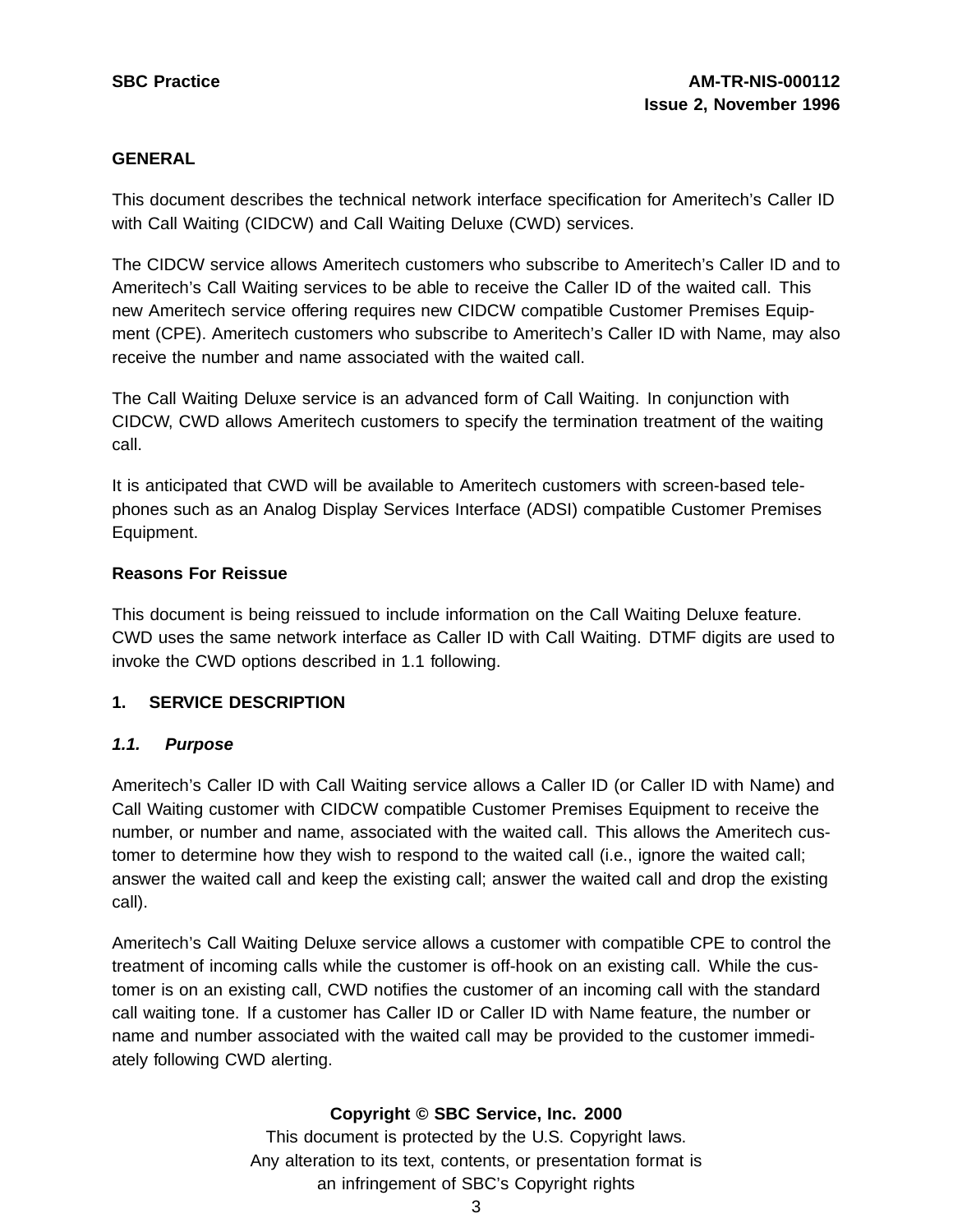On being alerted to the new call, the customer may choose one of the following options for treating the call:

- Answer the incoming call and put the existing call on hold.
- Answer the incoming call and disconnect the existing call.
- Forward the incoming call.
- Connect the incoming call on an announcement.
- Put the incoming call on hold and play a hold announcement.
- Conference the incoming call with the existing call.

An ADSI-compatible CPE, by using a CPE resident feature, simplifies the selection of a CWD option by displaying the options to customers allowing them to press a single soft key to select a treatment.

**NOTE:** Ameritech may or may not provide all of the above options.

#### **1.2. Capabilities**

# **Caller ID with Call Waiting**

The Caller ID with Call Waiting service is an analog off-hook GR-30 (See Section 4 References: GR-30-CORE) Frequency Shift Keying (FSK) interface.

The customer's CIDCW compatible CPE can receive the following types of information over the analog local loop:

- Date and time of the waited call.
- Telephone number associated with the waited call.
- For Caller ID with Name customers, the Name associated with the waited call.

# **Call Waiting Deluxe**

Call Waiting Deluxe utilizes an Analog Display Services Interface (ADSI) protocol. The ADSI protocol provides be-directional data communications with a CPE that allows customers to use screen-based information and call management features via their CPE. This protocol uses high frequency voiceband dual tones and uses the standard modem-based technology now used for transmission of caller identification and related information from a switch to a CPE, as de-

# **Copyright © SBC Service, Inc. 2000**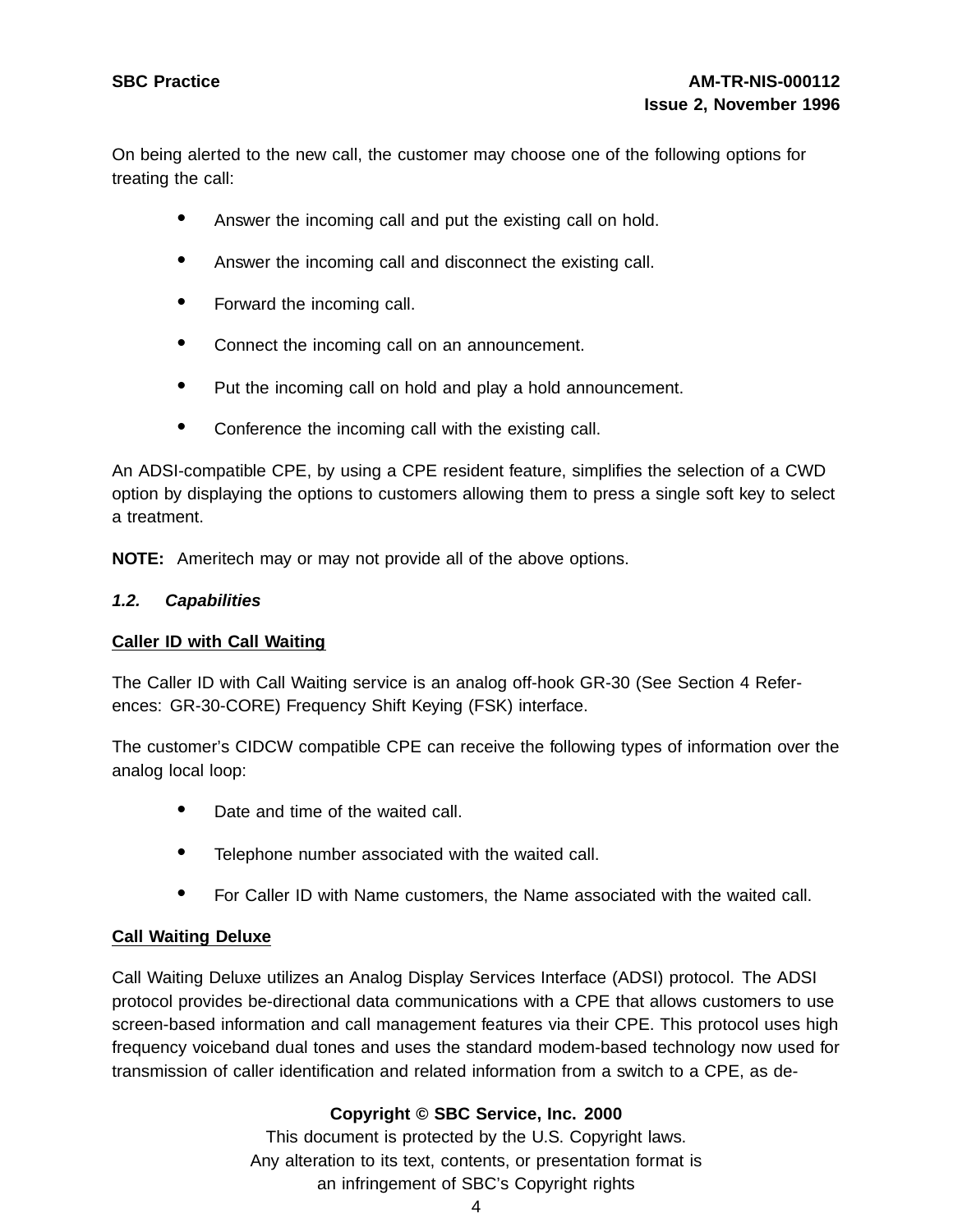# **SBC Practice AM-TR-NIS-000112 Issue 2, November 1996**

scribed in GR-30 (See Section 4 References: GR-30-CORE), to convey data from the Switch/ Server to the CPE. This protocol uses standard Dual-Tone MultiFrequency (DTMF) signaling technology used to send a customer's called party telephone number to the network from the CPE, to convey CPE data acknowledgments and responses back to the Switch/Server.

The ADSI is a be-directional interface and protocol needed to support Analog Display Services. The standard Analog Display protocol uses both DTMF and GR 30 (See Section 4 References: GR-30-CORE) CPE Alerting Signal (CAS) and GR 30 (See Section 4 References: GR-30- CORE) physical layer protocol type modem signaling to provide the basic communication between the Switch/Server and CPE. The Switch/Server will use a voice band CAS to "wake up" the CPE to receive data as in the off-hook GR-30 (See Section 4 References: GR-30-CORE) protocol. The CPE will use various combinations of DTMF tones to provide acknowledgments and responses to the Switch/Server. GR-416 (See Section 3.1 Reference: GR-416-CORE) identifies the following DTMF signals and corresponding options:

- "DTMF 9" FORWARD option
- "DTMF 8" ANNOUNCEMENT option
- "DTMF 7" DROP option
- "DTMF 6" HOLD option
- "DTMF 3" CONFERENCE option

**NOTE:** Ameritech may or may not provide all of the above options.

In particular, the initial voice band alerting signal is acknowledged with DTMF tone pairs from the CPE in the same manner as in the off-hook GR-30 (See Section 4 References: GR-30- CORE) protocol. The Switch/Server will use the GR-30 (See Section 4 References: GR-30-CORE) physical layer protocol type modem based signaling to deliver data to the CPE.

CWD uses capabilities that are described in the following related documents:

**TR-NWT-000575**, CLASS Feature: Calling Identity Delivery on Call Waiting, Issue 1 (Bellcore, October 1992), plus Revision 1, December 1994.

**GR-30-CORE**, Voiceband Data Transmission Interface Generic Requirements, Issue 1, (Bellcore, December 1994) and **SR-TSV-002476**, Customer Premises Equipment Compatibility Consideration for the Voiceband Data Transmission Interface, Issue 1 (Bellcore, December 1992) provide requirements and considerations for CPE alerting and the transmission data (e.g. CID data or the date and time) applicable to CWD.

#### **Copyright © SBC Service, Inc. 2000**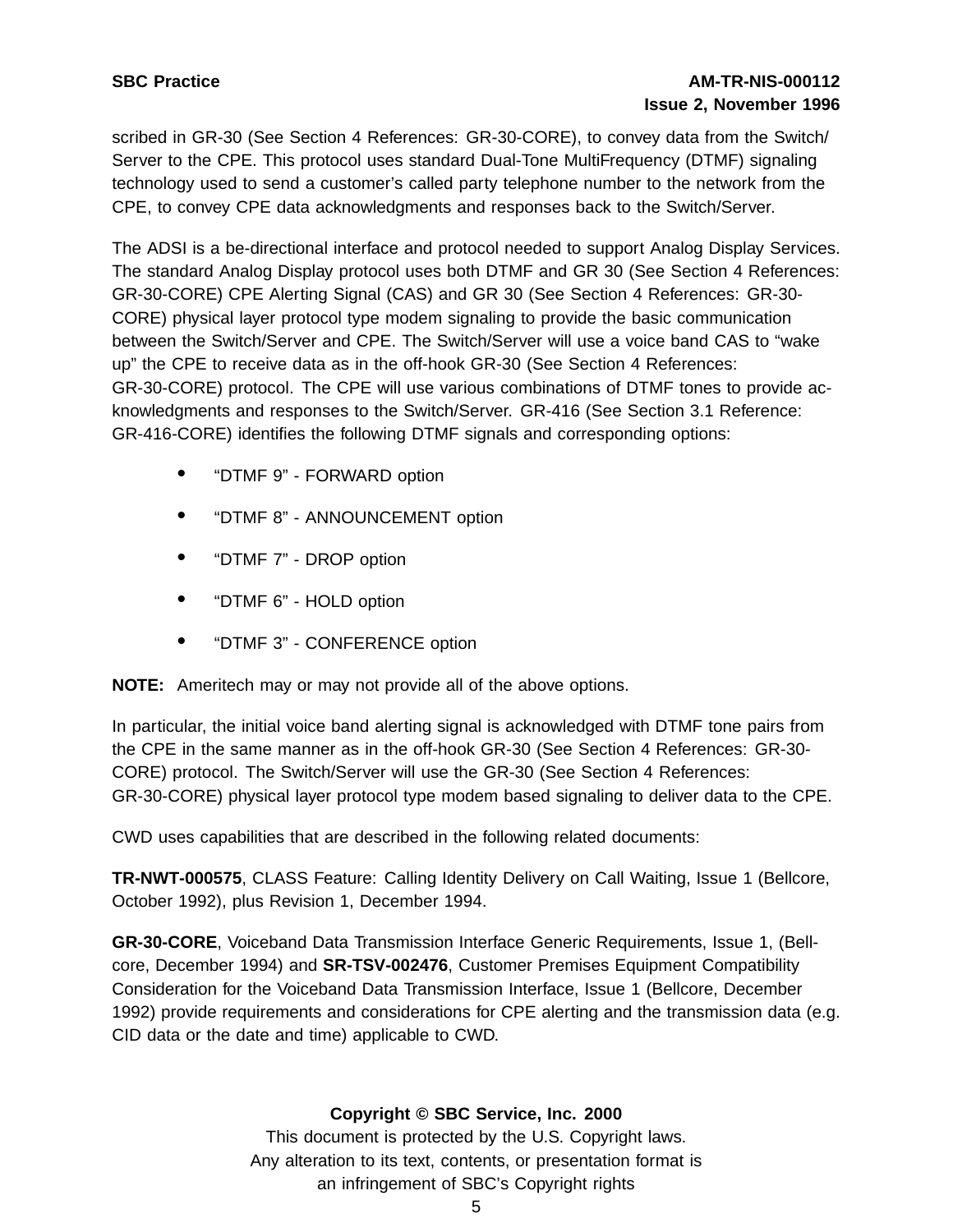**TR-NWT-001273**, Generic Requirements for an SPCS to Customer Premises Equipment Data Interface for Analog Display Services, Issue 1 (Bellcore, December 1992) and **SR-INS-002461**, Customer Premises Equipment Compatibility Considerations for the Analog Display Services Interface, Issue 1 (Bellcore, December 1992) provide requirements and considerations for feature download and operation of CPE resident features.

**AM TR-NIS-000118**, Ameritech's Analog Display Services Interface Feature Download, Issue 1 (February 1994) provides requirements for feature download and transmission requirements of DTMF signaling and Frequency Shift Keying signaling for ADSI.

**GR-416-CORE**, CLASS Feature, Call Waiting Deluxe, Issue 1 (Bellcore, April 1995).



# **Figure 1. Typical CIDCW/CWD Arrangement**

# **2. NETWORK INTERFACE**

# **2.1. Physical Network Interface**

The physical Network Interface (NI) is the point of connection between the Ameritech CIDCW/ CWD equipment and the CIDCW/CWD CPE provided by the customer. Interconnection from the Ameritech CIDCW/CWD Central Office switch to the CIDCW/CWD CPE is via a standard voice grade analog local loop in the off-hook condition.

# **Copyright © SBC Service, Inc. 2000**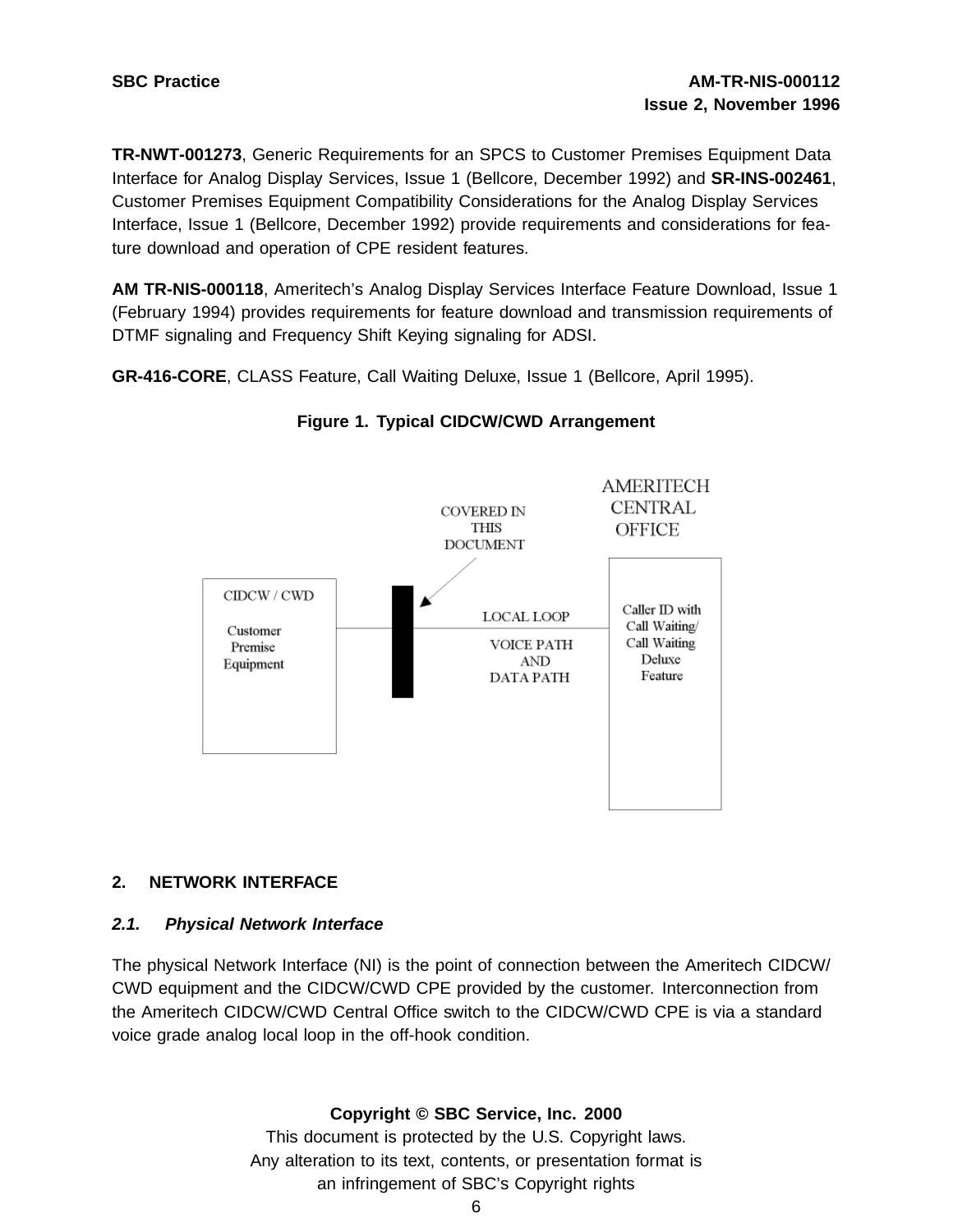Figure 1 shows a typical CIDCW/CWD arrangement.

The CIDCW/CWD Physical Layer is responsible for the transmission of the physical data units between the Ameritech CIDCW/CWD central office equipment and the customer's CIDCW/ CWD compatible CPE modem across the network interface. This layer is also responsible for the physical, electrical and transmission requirements of Frequency Shift Keying signaling for CIDCW/CWD.

Details for the Physical Layer can be found in Bellcore's CR-30 for off-hook signaling. Further details for AT&T's 1A ESS Switch interface and the 5ESS Switch interface can be found in AT&T's "Switch-to-CPE Analog Off-Hook FSK Data Interface," Issue 1 (with Attachment 1). (See Section 3 References: Switch-to-CPE Analog Off-Hook FSK Data Interface)

#### **2.2. Datalink Layer**

The Datalink Layer provides reliable data transmission between the Ameritech central office switch and the customer's CIDCW/CWD compatible CPE. This layer establishes and releases the datalink connections and detects transmission errors.

Details for the Datalink layer can be found in Bellcore's TR-575 (See Section 3 References: **TR-NWT-000575**) (with references to Bellcore's GR-30). Further details for AT&T's 1A ESS Switch Interface and the 5ESS Switch interface can be found in AT&T's "Switch-to-CPE Analog Off-Hook FSK Data Interface," Issue 1 (with Attachment 1). (See Section 3 References: Switch-to-CPE Analog Off-Hook FSK Data Interface.)

#### **2.3. Message Layer**

The message Layer covers the character set and data codes which are displayed on the customer's CIDCW/CWD compatible CPE.

Details for the Message Layer can be found in Bellcore's TR-575 (See Section 3 References: **TR-NWT-000575**) (with references to Bellcore's GR-30). Further details for AT&T's 1A ESS Switch interface and the 5ESS Switch interface can be found in AT&T's "Switch-to-CPE Analog Off-Hook FSK Data Interface," Issue 1 (with Attachment 1). (See Section 3 References: Switch-to-CPE Analog Off-Hook FSK Data Interface.)

# **3. REFERENCES**

- 1. **GR-30-CORE** Issue 1, December, 1994, "Voiceband Data Transmission Interface Generic Requirements."
- 2. **TR-NWT-000575**, Issue 1, October 1992, "Calling Identity Delivery and Call Waiting."

#### **Copyright © SBC Service, Inc. 2000**